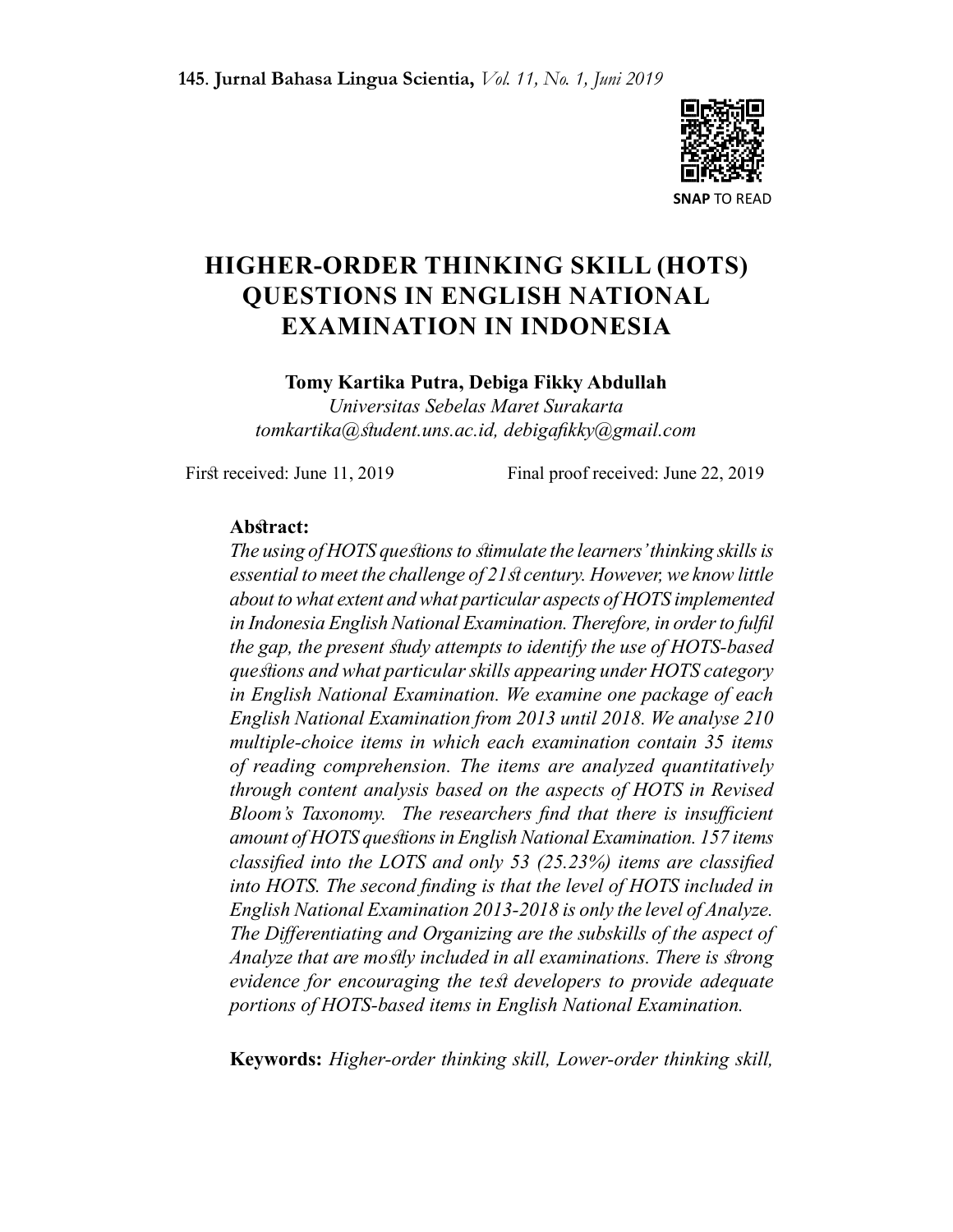#### assessment, English national examination

In recent decades, teaching Higher-Order Thinking Skills (hereafter HOTS) is considered as a crucial part in Education around the globe (Lewis & Smith, 1993; Mainali, 2012; Schulz & FitzPatrick, 2016). HOTS are needed by an individual to meet the challenge of 21st century (Brookhart, 2010; Ganapathy & Kaur, 2014; Tan & Siti Hajar, 2015; Widana, 2017). HOTS is considered as the important skills to make innovative and creative individuals (Ganapathy & Kaur, 2014) so that they can cope with global economic growth, rapid development of technology, and a fast-paced world (Tan & Siti Hajar, 2015).

Bloom's Taxonomy is the most broadly recognized classification in assessing thinking skills in Education (Valdev Singh & Shaari, 2019). The taxonomy is believed to be useful for test developers to match their question items with syllabus and objectives of learning (Krathwohl, 2002)\»I know it wasn›t pretty because it was beautiful\». Bloom's Taxonomy consists of thinking skills that are ordered from simple to complex or to concrete to abstract mental processing abilities. It originally comprises of six levels of cognitive domains which are Knowledge, Comprehension, Application, Analysis, Synthesis and Evaluation. Anderson and Krathwohl published a revision of Bloom's Taxonomy in 2001. The major difference between old version and new version of Bloom's taxonomy is that the 2001 version has two dimensions which are knowledge and cognitive dimension. However, this present study focused only on the cognitive dimension since it is highly related to the reading comprehension skills and assessment (Valdev Singh & Shaari, 2019)

A study conducted by Programme for International Student Assessment (PISA) in 2015 showed that, out of 72 countries, Indonesia was one that has the lowest level of reading performance. The result demonstrated that the score of Indonesian students (397) is lower than the means of all countries (493). It might happened due to the fact that Indonesian students are poorly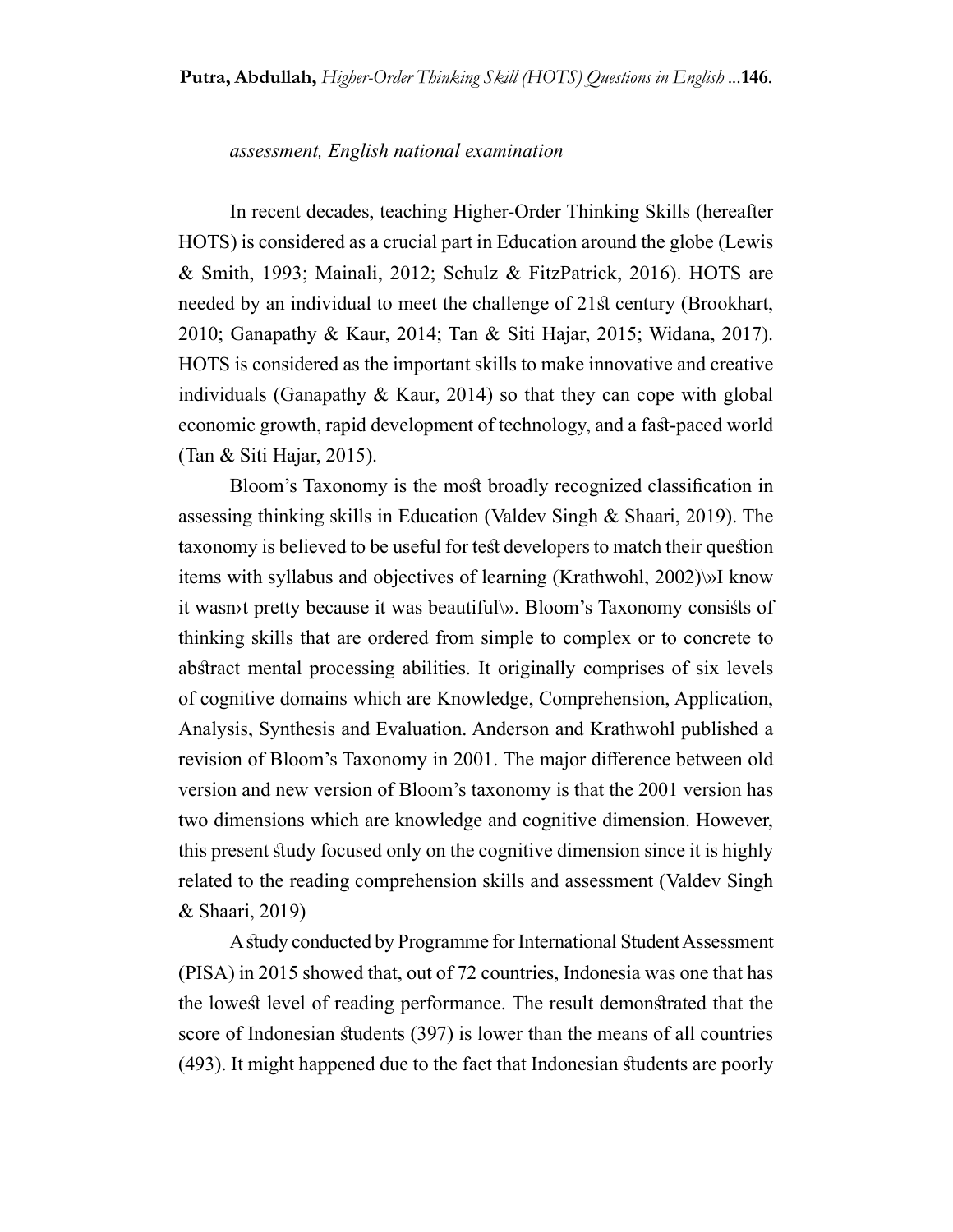trained to cope with situation that require contextual problems, reasoning, argumentation and creativity which are the characteristics of HOTS-based questions (Fanani, 2018). In line with Fanani (2018), The Government (2017) also mentioned that Indonesian students have poor ability to (1) understand complex information; (2) understand theories, analyze, and solve problems; (3) use of tools, do procedures and solve problems; and (4) conduct an investigation.

In response to this issue, Indonesian Ministry of Education and Culture tried to integrate HOTS in the existing curriculum which is 2013 curriculum (Kemendikbud, 2017). In line with the Bloom's Taxonomy, the Government established Regulation of Ministry of Education Number 22 Year 2016 about Standard Process of Elementary as well as secondary level of education (Kemendikbud, 2016). The regulation stated that the aspect of knowledge is acquired by activities of Remembering, Understanding, Applying, Analysing, Evaluating and Creating.

As the implication of this policy, the assessments in education, especially National Examination, are encouraged to be based on the concept of HOTS. Until now on, the implementation of National Examination in Indonesia still causes controversies. National Examination is often seen unnecessary as a standardized test in the entire country. Despite its controversies, Saukah & Cahyono (2015) argued that National Examination is still considered important as basis to (1) give a clear picture of the quality of education of instructional program, (2) consider selection purposes for the higher levels of education, and (3) plan some corrective action and funding schemes to support the improvement of the quality of education at schools and district levels.

However, a study reported that instead of concerning on developing HOTS-Based items, Lower Order Thinking Skill (LOTS) are the main concern on English National Examination in 2013 (Ahmad, 2016). The study revealed that English National Examination in Senior High level consisted of 87.4% for LOTS items and only 10.6% for HOTS. Such condition was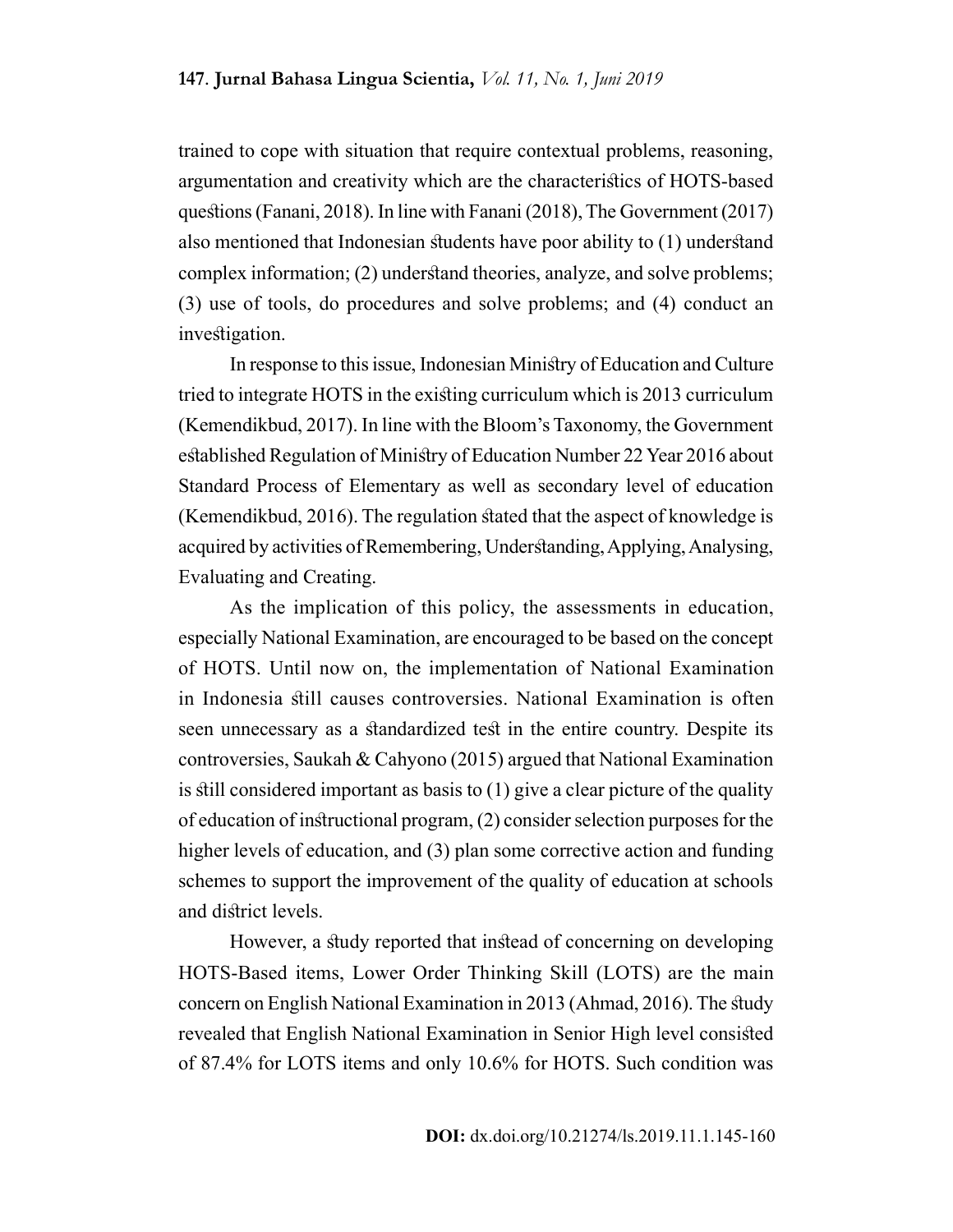considered not effective in stimulating learners to optimize their critical thinking. There was a need for the test developers to decrease the quantity of LOTS questions and increase the questions requiring comprehension levels which belong to HOTS.

Although there are many studies that have showed the use of HOTS in the English teaching and learning, we still know little about the infusing of HOTS in the English National Examination and education assessment. Based on our knowledge, the latest study of such case was conducted by Ahmad (2016) which the findings have been explained above. Therefore, it is a need to add literature with up-to-date study that shows the progress of implementing HOTS-based items in the National Examination. In order to fulfill the gap, we attempt to (1) assess the use of HOTS-based items in the English National Examination in Indonesia from 2013 until 2019; (2) detect the particular skills appeared under HOTS category in English National Examination in Indonesia from 2013 until 2019.

#### The Concept of Bloom's Taxonomy

Bloom's taxonomy is a tool to measure the certain cognitive skills and ability within the test papers based on the specific criteria. Established in 1956, Bloom's taxonomy is aimed to give a clear purpose in each item test. It consists of three parts; cognitive domain, effective domain, and psychomotor domain. The cognitive domain is believed as the most important domain among other domains since its ability to actualize the knowledge from the transferred information. Since it has a strong relationship with the reading comprehension skills and assessment, the present study concentrates on the cognitive domain.

Cognitive domain can be referred to the process of information along with the development of thinking skills and abilities. In order to stimulate the development of one's abilities and skills, cognitive domain is also works to recognize the latter's evidences and concepts. Cognitive domain consists of six levels which are: LOTS and HOTS. LOTS refer to the retaining of information and the ability to recall knowledge. It is represented by the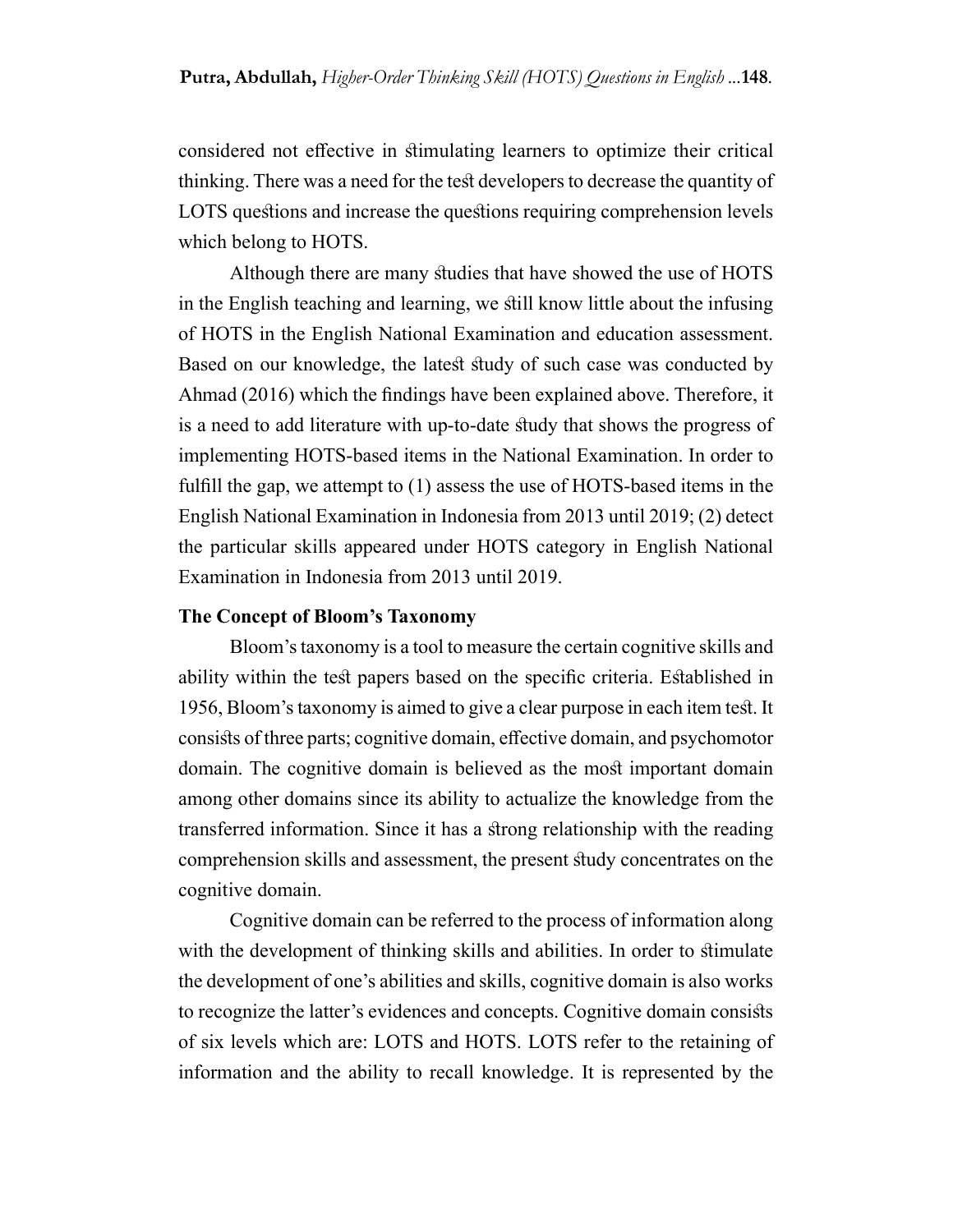first three levels; knowledge, comprehension and application. HOTS refer to the process of thinking that is operated at the highest levels of cognitive processing. It is represented by analysis, synthesis and evaluation.

As the most widely accepted categorization, Bloom's taxonomy can be seen as a range of thinking skills which is started with the lower knowledge-level thinking to the evaluation-level of thinking. It is a set of thinking skills which is arranged systematically. For instance, the learner who wants to gain the analysis level, he or she has to fulfill the lower levels of knowledge, comprehension and application. Bloom's taxonomy helps teacher to create the design of student's activity according to their cognitive abilities (Narayanan, Nadu, Adithan, & Nadu, 2015). It is the ability to help teachers in contextualizing the level of thinking skills accommodate them to harmonize those level within each lesson and assessment, since it is important to ensure that the students have already understood and mastered the skills before they are assessed. In order to motivate the students to implement the application, analysis, synthesis and evaluation of new knowledge, teachers should actively encourage the application of LOTS and HOTS within their teaching and approaches.

The association with some aspects such as multiple intelligences, critical thinking, problem solving skills and more recently language integration skills is done when the learning activities based on Bloom's taxonomy are implemented within the English language teaching. The exam items – therefore – should be constructed from the lower order thinking in the beginning to the higher-order ones. The cycle is started with the knowledge to the comprehension level before arriving to the evaluation as the highest level. Thus, the questions within the exam should be arranged according to their level of difficulty. As the matter of the whole process of teaching, the questions should be directed to measure student's multiple skills and levels of understanding (Luang Peng & Leng, 2006).

Both lessons and assessments can be integrated with HOTS. It has been proved by some previous studies such as (Luebke & Lorié, 2013)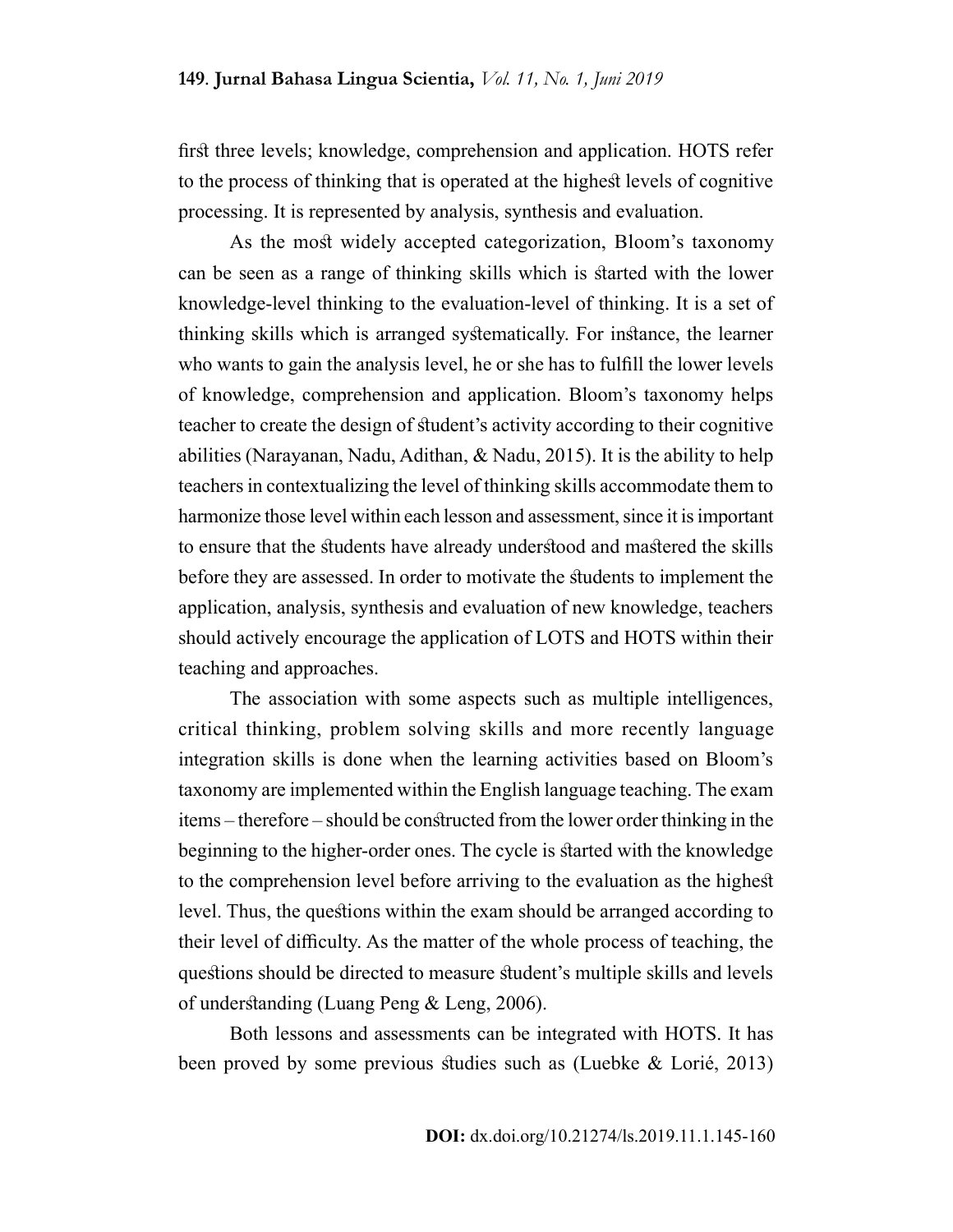who examined the specifications within reading comprehension that employed both lower and higher-order thinking skills using the LSAT Reading Comprehension Categories. The LSAT-RCC classifies reading comprehension questions (or items) into four categories: (1) Recognition, (2) Understanding and Analysis, (3) Inference, and (4) Application. The study proved that the cognitive level which has been measured using LSAT Reading Comprehension can be useful on general level which is contrary on an individual one.

However, the Bloom's taxonomy has also been revised. It is presented with the Bloom's definition about the aspects of thinking both in LOTS and HOTS. The following is the revised version of Bloom's taxonomy. In the Revised Bloom's Taxonomy, Cognitive dimension looks very similar with the original Bloom's taxonomy, except that the order of the last two levels is reversed. Furthermore, since Knowledge dimension uses the word knowledge, the first level of the Cognitive dimension is called "Remember." So the Revised Bloom's Taxonomy comprises the level of Remember, Understand, Apply, Analyze, Evaluate, and Create (Krathwohl, 2002)\»I know it wasn›t pretty because it was beautiful\». The first three levels which are Remember, Understand and Apply are categorized as Lower-Order Thinking Skill. Meanwhile, HOTS consists of the last three levels which are Analyze, Evaluate, and Create (Moore & Stanley, 2013). The basic keywords that mostly appear within questions, based on the Revised Bloom's Taxonomy were illustrated in Table 1.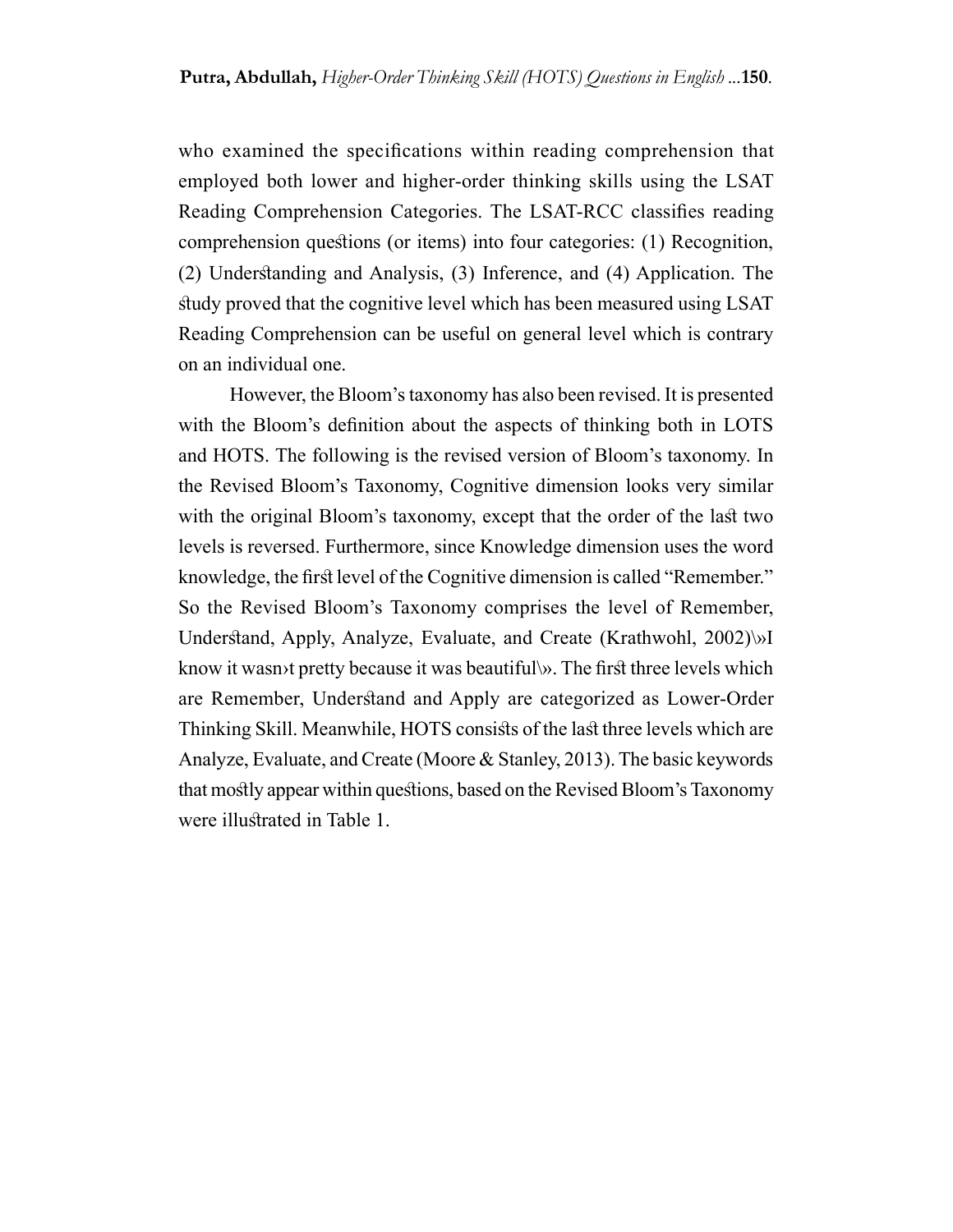| Definition            | I. Remember                                                                                                                                                                      | II. Understand                                                                                                                                                                  | III. Apply                                                                                                                                                                       | IV. Analyzing                                                                                                                                                                                                                                                                        | V. Evaluate                                                                                                                                                                                                                                                                        | VI. Create                                                                                                                                                                                                                                              |
|-----------------------|----------------------------------------------------------------------------------------------------------------------------------------------------------------------------------|---------------------------------------------------------------------------------------------------------------------------------------------------------------------------------|----------------------------------------------------------------------------------------------------------------------------------------------------------------------------------|--------------------------------------------------------------------------------------------------------------------------------------------------------------------------------------------------------------------------------------------------------------------------------------|------------------------------------------------------------------------------------------------------------------------------------------------------------------------------------------------------------------------------------------------------------------------------------|---------------------------------------------------------------------------------------------------------------------------------------------------------------------------------------------------------------------------------------------------------|
| Bloom's<br>Definition | Exhibit<br>memory of<br>previously<br>learned<br>material by<br>recalling facts,<br>terms, basic<br>concepts, and<br>answers.                                                    | Demonstrate<br>understanding<br>of facts and<br>ideas by<br>organizing,<br>comparing,<br>translating,<br>interpreting,<br>giving<br>descriptions,<br>and stating<br>main ideas. | Solve<br>problems<br>to new<br>situations<br>by applying<br>acquired<br>knowledge,<br>facts,<br>techniques<br>and rules in<br>a different<br>way.                                | Examine<br>and break<br>information<br>into parts by<br>identifying<br>motives or<br>causes. Make<br>inferences and<br>find evidence<br>to support<br>generalizations.                                                                                                               | Present<br>and defend<br>opinions<br>by making<br>judgments<br>about<br>information,<br>validity of<br>ideas, or<br>quality of<br>work based<br>on a set of<br>criteria.                                                                                                           | Compile<br>information<br>together in<br>a different<br>way by<br>combining<br>elements<br>in a new<br>pattern or<br>proposing<br>alternative<br>solutions.                                                                                             |
| Verbs                 | Choose<br>Define<br>Find<br>How<br>Label<br>List<br>Match<br>Name<br>Omit<br>Recall<br>Relate<br>Select<br>Show<br>Spell<br>Tell<br>What<br>When<br>Where<br>Which<br>Who<br>Why | Classify<br>Compare<br>Contrast<br>Demonstrate<br>Explain<br>Extend<br>Illustrate<br>Infer<br>Interpret<br>Outline<br>Relate<br>Rephrase<br>Show<br>Summarize<br>Translate      | Apply<br><b>Build</b><br>Choose<br>Construct<br>Develop<br>Experiment<br>with<br>Identify<br>Interview<br>Make use of<br>Modal<br>Organize<br>Plan<br>Select<br>Solve<br>Utilize | Analyze<br>Assume<br>Categorize<br>Classify<br>Compare<br>Conclusion<br>Contrast<br>Discover<br><b>Dissect</b><br>Distinguish<br>Divide<br>Examine<br>Function<br>Inference<br>Inspect<br>List<br>Motive<br>Relationships<br>Simplify<br>Survey<br>Take part in<br>Test for<br>Theme | Agree<br>Appraise<br>Assess<br>Award<br>Choose<br>Compare<br>Conclude<br>Criteria<br>Criticize<br>Decide<br>Deduct<br>Defend<br>Determine<br>Disprove<br>Estimate<br>Evaluate<br>Explain<br>Importance<br>Influence<br>Interpret<br>Judge<br>Justify<br>Mark<br>Measure<br>Opinion | Adapt<br>Build<br>Change<br>Choose<br>Combine<br>Compile<br>Compose<br>Construct<br>Create<br>Delete<br>Design<br>Develop<br>Discuss<br>Elaborate<br>Estimate<br>Formulate<br>Happen<br>Imagine<br>Improve<br>Invent<br>Make up<br>Maximize<br>Minimize |

Table 1. Revised Bloom's Taxonomy Action Verbs

Anderson, L. W., Krathwohl, D. R., Airasian, P. W., Cruikshank, K. A., Mayer, R. E., Pintrich, P. R., … Wittrock, M. C. (2001). A Taxonomy for Learning, Teaching, and Assessing: A Revision of Bloom's Taxonomy of Educational Objectives (Abridged E). New York: Longman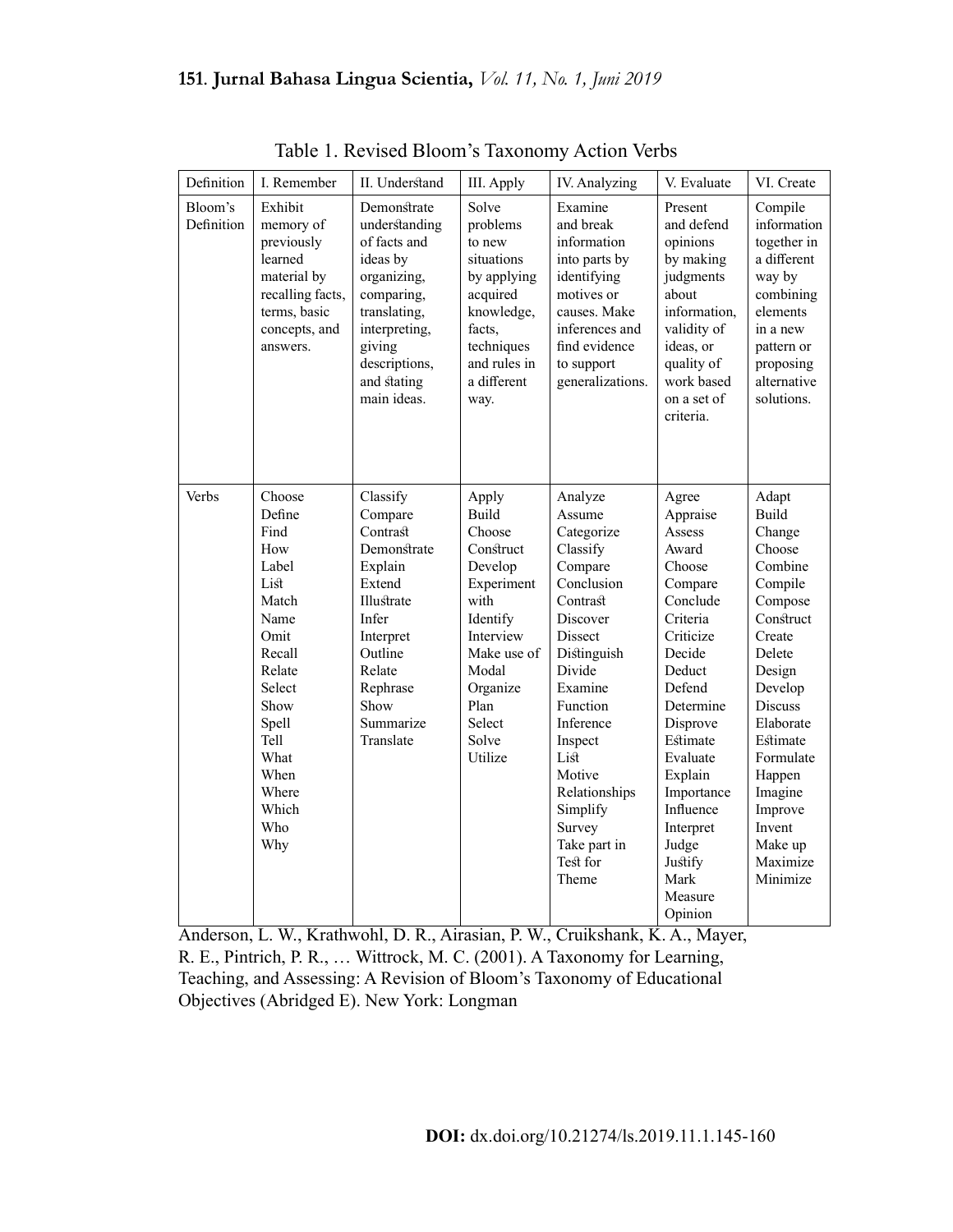#### METHOD

This present study tried to answer the research questions through quantitative approach. We examined one package of each English National Examination from 2013 until 2018. There were 210 multiple-choice items in which each examination contained 35 items of reading comprehension. The items were analyzed quantitatively through content analysis based on the aspects of HOTS in Bloom's Taxonomy. The data analysis in this study was adapted from the study by Valdev Singh & Shaari (2019) which attempted to evaluate and identify specific aspect of HOTS in the National Examination for Standard 6 students in Malaysia. The study categorized the selected items into three parts. Firstly, evaluating the items based on the two major categories of Bloom's Taxonomy which are LOTS and HOTS. Secondly, the items, then, are classified into the levels of HOTS which consist of the level of analysis, synthesis, and evaluation. Thirdly, attempting to discover the subskills under each main skill; analysis, synthesis, and evaluation. After all is done, we tried to compare all of English National Examination from 2013 to 2018 so that we would have a clear picture of the improvement of the use of HOTS-based items.

#### FINDINGS

The first finding delivered is related to the proportion of the two major levels of Bloom's Taxonomy which Lower-Order Thinking Skills (LOTS) and Higher-Order Thinking Skills (HOTS). Out of 210 English National Examination items from 2013 until 2018, we found that there were 157 items classified into LOTS and 53 were classified into HOTS. In other words, the total amount of HOTS item included in English National Examination items from 2013 until 2018 was 25.23%. The sample of items in the examination that were evaluated and categorized under LOTS and HOTS are shown in Table 2.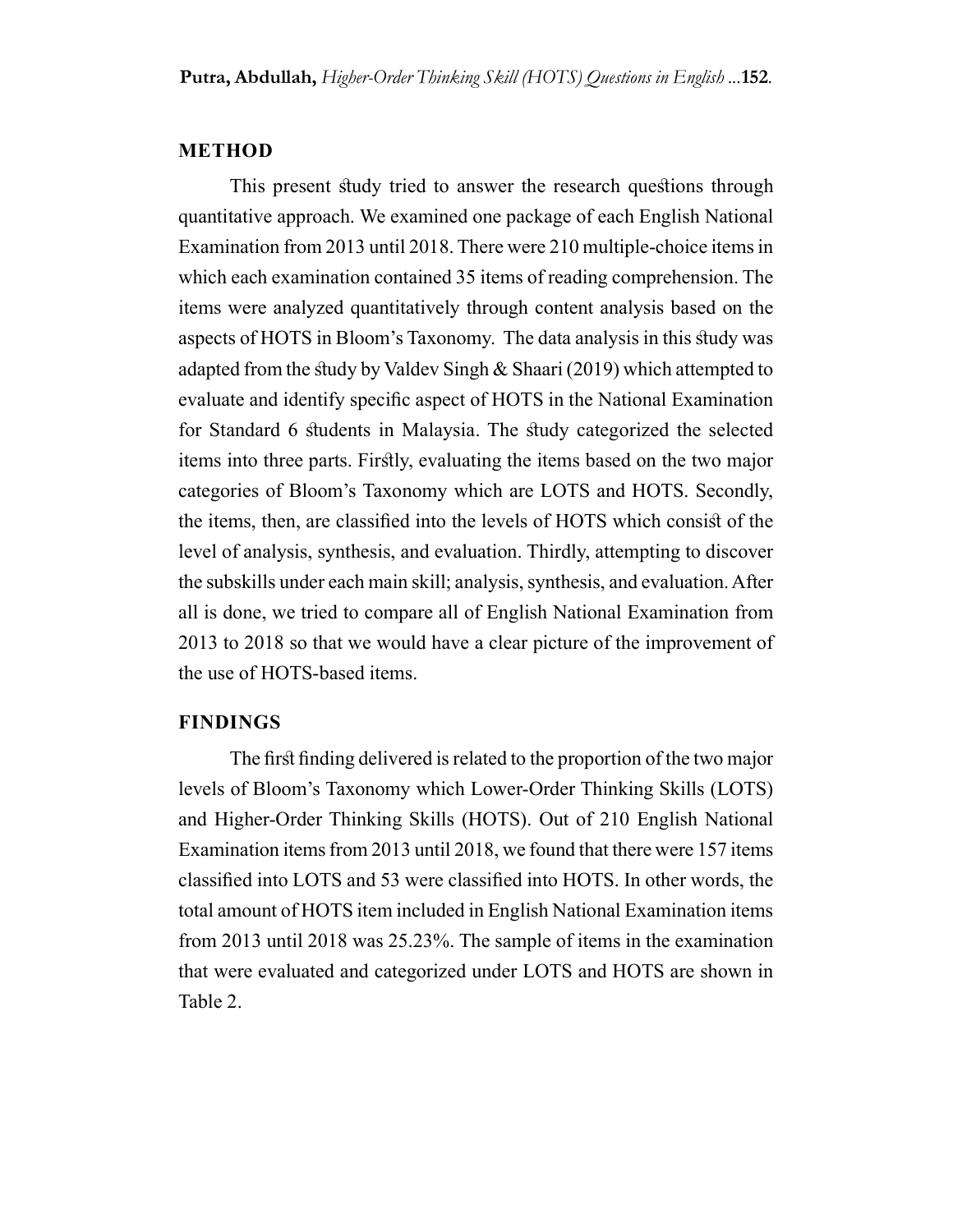| Level                                                                                  | Question                                                                                                                                                                                                                                                                                                                                                                                                     |
|----------------------------------------------------------------------------------------|--------------------------------------------------------------------------------------------------------------------------------------------------------------------------------------------------------------------------------------------------------------------------------------------------------------------------------------------------------------------------------------------------------------|
| <b>LOTS</b><br>To understand<br>basic story<br>line of literal<br>meaning of a<br>text | When the type writer was first invented. It keys were arranged<br>alphabetically. This made the key easy to find. However, this<br>arrangement also caused the bars of the machine to jam, or get<br>stuck.<br>To solve this problem, a new letter arrangement was introduced<br>by Christopher Latham Scholes in 1872. His system, quoted from:<br>Longman Introductory Course, 2014)                       |
|                                                                                        | 31. In Scholes' system, the order of the letters<br>is in the alphabetical order<br>enables more bars to hit the ribbon from opposite direction<br>caused the bars of the machine to jam<br>was the same as original typewriter<br>was the same as that introduced in 1872<br>(English National Examination 2015/2016)                                                                                       |
| <b>HOTS</b><br>To interpret a<br>text on more<br>abstract levels                       | Dear Oakley Barnett,<br>You have been selected to attend a Focus Group as part of the<br>consultation period Northampton Borough Council is running on<br>proposed changes to Housing Allocation and Tenancy Strategy.<br>It is very important that you attend and give your views on the<br>proposals as they could<br>19. "It is very important that you attend and give your views on the<br>p proposals" |
|                                                                                        | The underlined word has closest in meaning to<br>sceneries<br>convictions<br>Ideas<br>opinions<br>beliefs<br>(English National Examination 2016/2017)                                                                                                                                                                                                                                                        |

Table 2. Samples of LOTS items and HOTS items

Based on our analysis, the number of HOTS items in the English National Examination was insufficient. The highest amount of HOTS can be found in the examinations 2014 which has 11 items (31.42 %). Besides, the examinations 2013 and 2015 have the lowest which was 6 items (17.14 %). Furthermore, the examinations 2016, 2017 as well as 2018 have 10 HOTS-based items (28.58%). The illustration of the number of HOTS items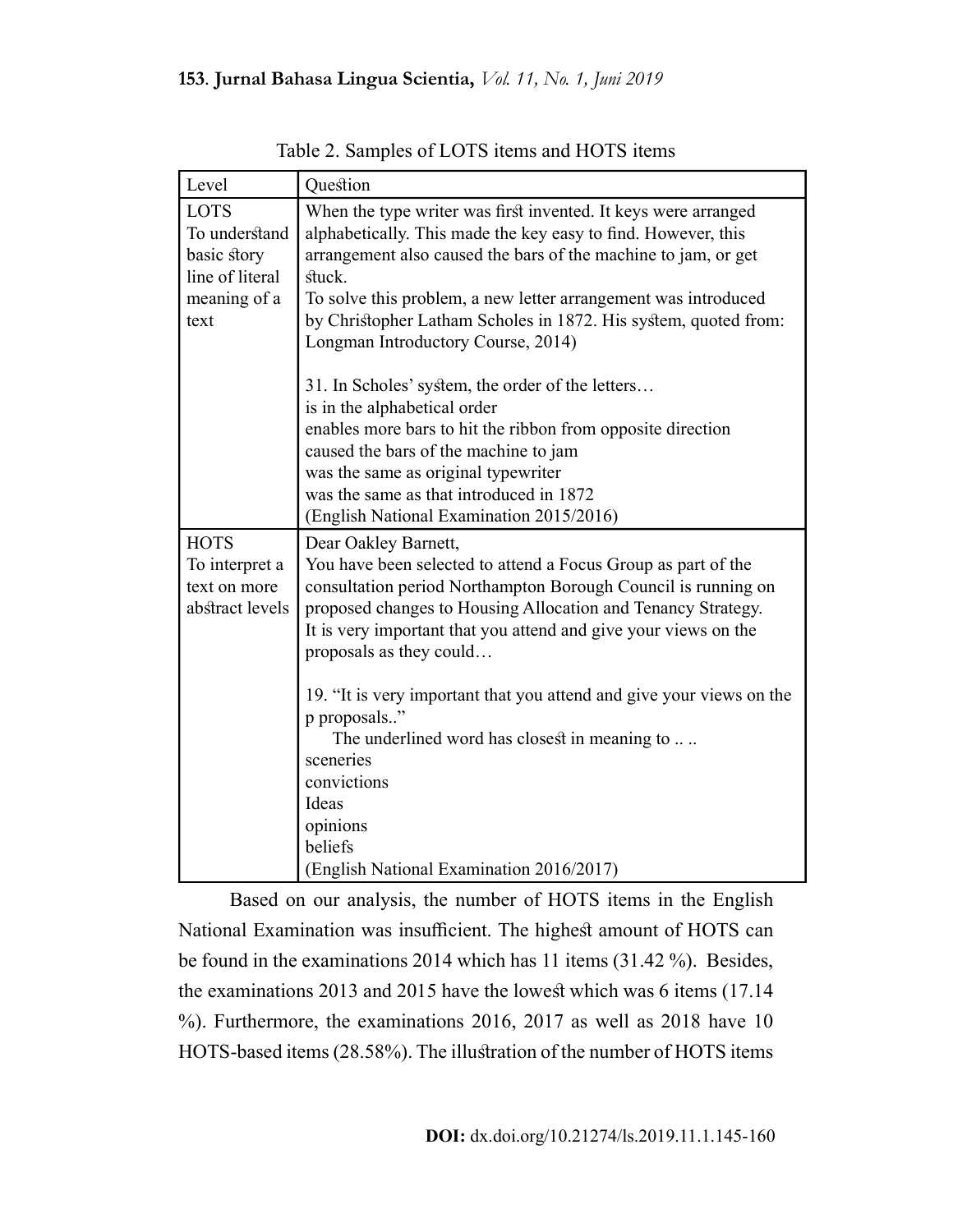

in English National Examination from 2013-2018 can be seen in Figure 1. Figure 1. the number of HOTS item in each examination

The second finding is about the specific skills of the aspects of HOTS. According to our analysis, we found that the level of HOTS included in English National Examination 2013-2018 was only the level of Analyze. We did not found any items that were categorized as the level of Evaluate and Create. The findings showed that Differentiating and Organizing were the subskill of the aspect of Analyze that were mostly included in all examinations. The number of items that were categorized as Differentiating was 23 or 43.40 % of the all HOTS items. Like Differentiating, the subskill Organizing that also took a big amount in all examination has 24 items or 45.28%. Furthermore, the highest level of HOTS that can be found in English National Examination 2013-2018 was the aspect of Attributing. There only 6 items (11.32%) which can only be found in the last three examinations (2016, 2017, and 2018) that were classified into Attributing. The distribution of the subskill of every level of HOTS is shown in Table 4.2.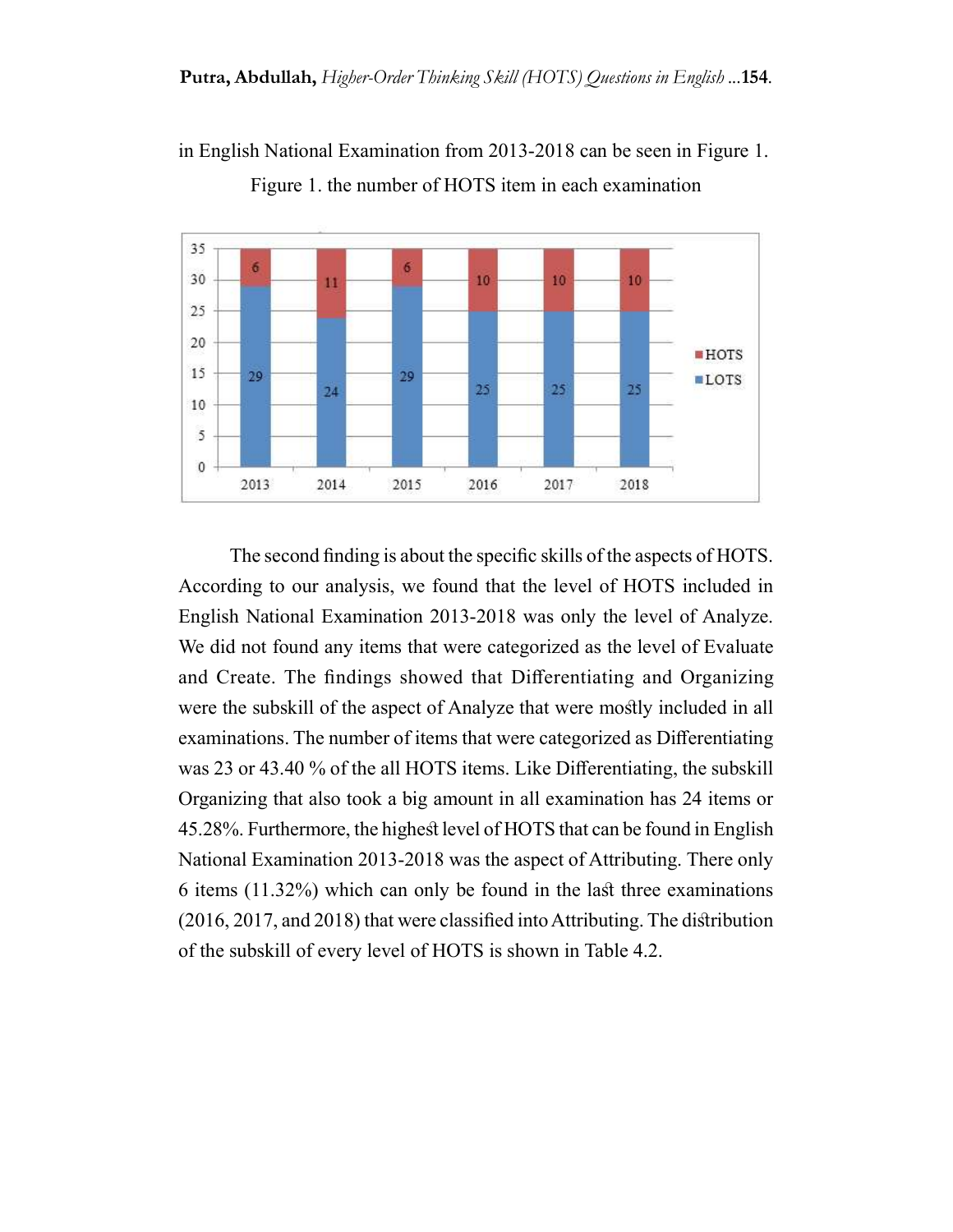## 155. Jurnal Bahasa Lingua Scientia, Vol. 11, No. 1, Juni 2019

| Analyze<br>Break material into its constituent parts and determine how the | Frequency                                                                                  |                                                                                                                                                                                                                                |                  |                |
|----------------------------------------------------------------------------|--------------------------------------------------------------------------------------------|--------------------------------------------------------------------------------------------------------------------------------------------------------------------------------------------------------------------------------|------------------|----------------|
|                                                                            |                                                                                            | parts relate to one another and to an overall structure or purpose                                                                                                                                                             |                  |                |
| Differentiating                                                            | Discriminating,                                                                            | Distinguishing relevant from                                                                                                                                                                                                   | 2013             | $\overline{2}$ |
|                                                                            | distinguishing,<br>irrelevant parts or important<br>from unimportant parts of<br>focusing, |                                                                                                                                                                                                                                | 2014             | 6              |
|                                                                            | selecting                                                                                  | presented material.                                                                                                                                                                                                            | 2015             | $\mathbf{1}$   |
|                                                                            |                                                                                            |                                                                                                                                                                                                                                | 2016             | $\overline{3}$ |
|                                                                            |                                                                                            |                                                                                                                                                                                                                                | 2017             | 5              |
|                                                                            |                                                                                            |                                                                                                                                                                                                                                | 2018             | 6              |
|                                                                            |                                                                                            |                                                                                                                                                                                                                                | Total            | 23             |
| Organizing                                                                 | Finding,                                                                                   | Determining how elements fit or                                                                                                                                                                                                | 2013             | $\overline{4}$ |
|                                                                            | coherence,                                                                                 | function within a structure.                                                                                                                                                                                                   | 2014             | 5              |
|                                                                            | integrating,<br>outlining,                                                                 |                                                                                                                                                                                                                                | 2015             | 5              |
|                                                                            | parsing,                                                                                   |                                                                                                                                                                                                                                | 2016             | 6              |
|                                                                            | structuring                                                                                | 2017                                                                                                                                                                                                                           |                  | $\overline{2}$ |
|                                                                            |                                                                                            |                                                                                                                                                                                                                                | 2018             | $\overline{2}$ |
|                                                                            |                                                                                            |                                                                                                                                                                                                                                | Total            | 24             |
| Attributing                                                                | Deconstructing                                                                             | Determining a point of view,                                                                                                                                                                                                   | 2013             |                |
|                                                                            |                                                                                            | bias, values, or intent underlying                                                                                                                                                                                             | 2014             |                |
|                                                                            |                                                                                            | presented material.                                                                                                                                                                                                            | 2015             |                |
|                                                                            |                                                                                            |                                                                                                                                                                                                                                | 2016             | $\mathbf{1}$   |
|                                                                            |                                                                                            |                                                                                                                                                                                                                                | 2017             | $\overline{3}$ |
|                                                                            |                                                                                            |                                                                                                                                                                                                                                | 2018             | $\overline{2}$ |
|                                                                            |                                                                                            |                                                                                                                                                                                                                                | Total            | 6              |
| Evaluate<br>Make judgments base on criteria and standards                  | Frequency                                                                                  |                                                                                                                                                                                                                                |                  |                |
| Checking                                                                   | Coordinating,<br>detecting,<br>monitoring,<br>testing                                      | Detecting inconsistencies or<br>fallacies within a process or<br>product; determining whether a<br>process or product has internal<br>consistency; detecting the<br>effectiveness of a procedure as it<br>is being implemented | $\boldsymbol{0}$ |                |

| Table 4.2 the distribution of the subskill of every level of HOTS |  |  |  |
|-------------------------------------------------------------------|--|--|--|
|                                                                   |  |  |  |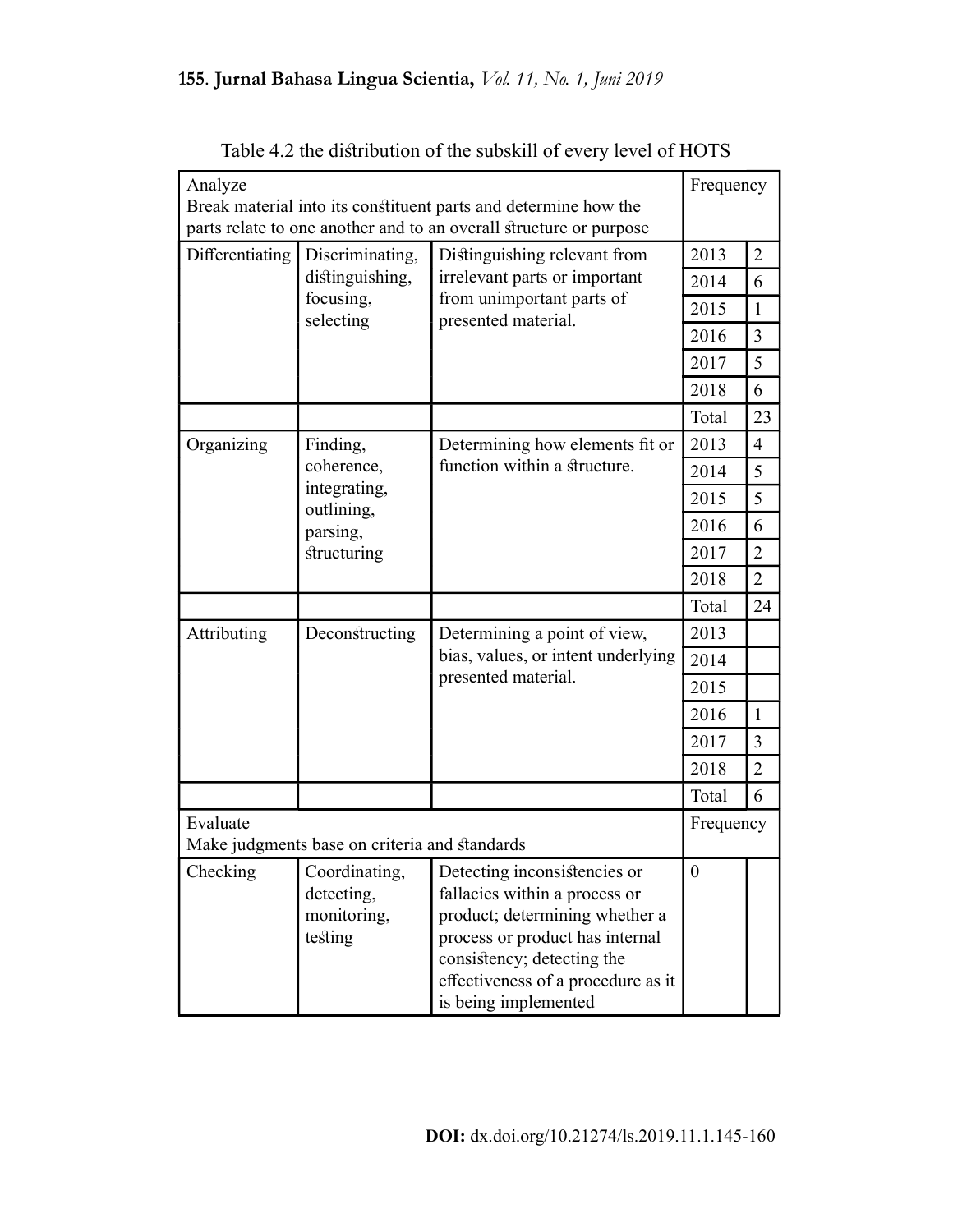| Critiquing                                                                                                                     | Judging       | Detecting inconsistencies<br>between a product and<br>external criteria, determining<br>whether a product has external<br>consistency; detecting the<br>appropriateness of a procedure<br>for a given problem. | 0        |  |
|--------------------------------------------------------------------------------------------------------------------------------|---------------|----------------------------------------------------------------------------------------------------------------------------------------------------------------------------------------------------------------|----------|--|
| Create<br>Put elements together to form a coherent or functional whole:<br>reorganize elements into a new pattern or structure | Frequency     |                                                                                                                                                                                                                |          |  |
| Generating                                                                                                                     | Hypothesizing | Coming up with alternative<br>hypotheses based on criteria                                                                                                                                                     | $\theta$ |  |
| Planning                                                                                                                       | Designing     | Devising a procedure for<br>accomplishing some task                                                                                                                                                            | $\theta$ |  |
| Producing                                                                                                                      | Constructing  | Inventing a product                                                                                                                                                                                            |          |  |

### DISCUSSION

Firstly, the findings exposed an insufficient amount of HOTS-based questions in the English National Examination in reading session for Senior-High School students in Indonesia. Out of 210 items in the English National Examination from 2013 until 2018, only 53 items fall under the classification of HOTS item. It means that the percentage of HOTS item was only 25.23 % of all 210 items. Secondly, the subskills of HOTS in all Examinations were monotonous and lack of variation. The subskill of each level of HOTS that can be found in all examinations was only Analyze. We did not see the two higher levels (Evaluate and Create) existed. There are three subskills of Analyze which are Differentiating, Organizing, and Attributing. There are 23 of 53 HOTS questions required Differentiating skill. The sample of questions that requires the skill of differentiating can be seen in Examination 2014 no. 35 which questioned, "The underlined word is a closest meaning to…" This kind of question requires the students to Differentiate relevant from irrelevant parts or important from unimportant parts of presented material. It means that the question encouraged the students to get involved in organizing the structure and, specifically, to analyze how the parts fit into the overall structure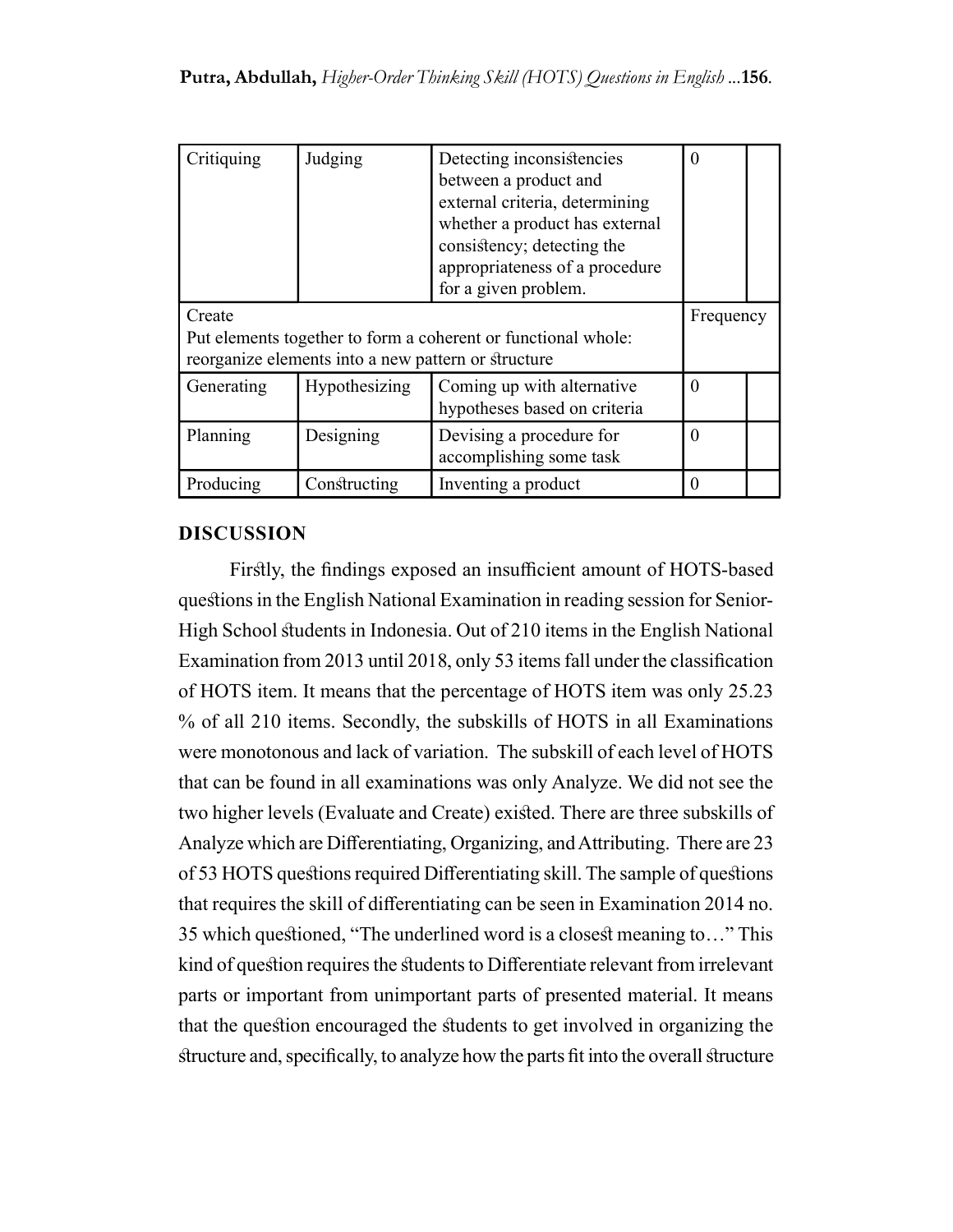or whole (Anderson et al., 2001). In subskill Organizing, the question sample was represented in the form of asking students to arrange jumbled sentences in the correct order which stated, "Rearrange the following jumbled sentences into the correct and meaningful paragraph." (National Examination 2016 no. 6) This type of question needed students to activate the skill to identify the elements of a paragraph and recognize how they fit together into coherent structure (Anderson et al., 2001). While in subskill Attributing, the students are required to be able to determine the point of view, biases, values, or intention underlying communications. In the process of Attributing, students do the process of deconstruction, in which they determine the intentions of the author of the given material. The example of Attributing is represented in a question stem like, "Why does the writer write the text?" (National Examination 2017 no. 20)

These findings are considered bit better than the findings from the study conducted by Ahmed, Aziz-un-Nisa, & Zarif (2013). In this study, they tried to analyze final examination questions in high schools in Iran through Bloom's Taxonomy. Their findings revealed that all the questions provided are at the first three levels of the taxonomy, which are the levels of LOTS. In addition, Ahmad (2016) also found that English National Examination in Indonesia was lack of items concerning on HOTS. After analyzing 1000 test items accumulated from 20 test packages, she found only 10.6% of HOTS items. Meanwhile, Valdev Singh & Shaari (2019) showed that there was only 16 HOTS item out of 80 items in the English reading comprehension assessment for Standard 6 students in Malaysia. Considering the previous findings from the previous studies, we believed that our findings showed that there was a promising improvement in implementing HOTS in highstake examination in Indonesia, in particular, English National Examination. However, test developers are suggested to take more thoughtful consideration in implementing all the necessary skills when preparing National Examination so that a comprehensive and balanced assessment system can be achieved. Furthermore, It is decisive to create the right structure and assessment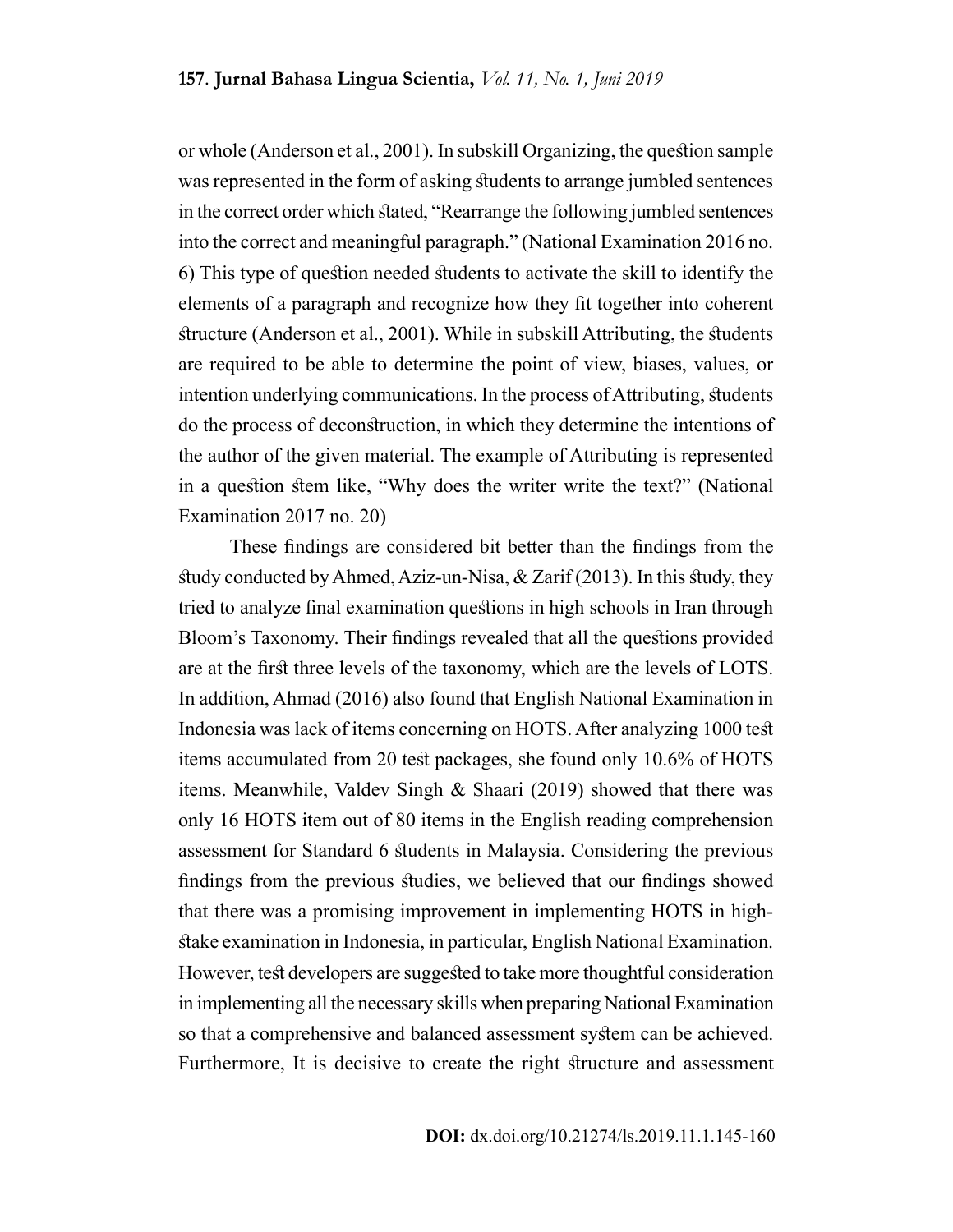components in identifying the effectiveness of a design of teaching and learning (Valdev Singh & Shaari, 2019). Also, the test developers of English National Examination are encouraged to give more attention to evaluative questions in order to lead students to have the opportunity to independently express their opinions, feelings, and attitudes which stimulates their way to be creative and innovative thinkers (Ahmad, 2016). On the other hand, if there are insufficient amount of questions that are not embedded with thinking, the test highly possible to impede the students in improving their critical thinking. In order to meet the needs of implementing HOTS in multiplechoice assessment, (Scully, 2017) provided some strategies, namely (1) Manipulation of Target Verbs Specific verbs; (2) Item Flipping; (3) Use of High Quality Distractors; and (4) Tapping 'Multiple Neurons.'

#### **CONCLUSION**

The importance of assessing order thinking is well recognized in recent educational assessment. Therefore, assessment, especially in English National Examination, should contain sufficient items that are based on the concept of HOTS. However, in the present study, we found that multiple choice items in the English National Examination in Indonesia from 2013- 2018 was insufficient. Out of 210 analyzed items, there were only 53 categorized as HOTS. Besides, the 53 HOTS items lack of variation of the sub aspect of HOTS. All of them are classified into the level of Analyze. Therefore, it is important for the test developers to provide adequate portions of HOTS-based items in order to help students to have good thinking skill to meet the challenge of 21st century.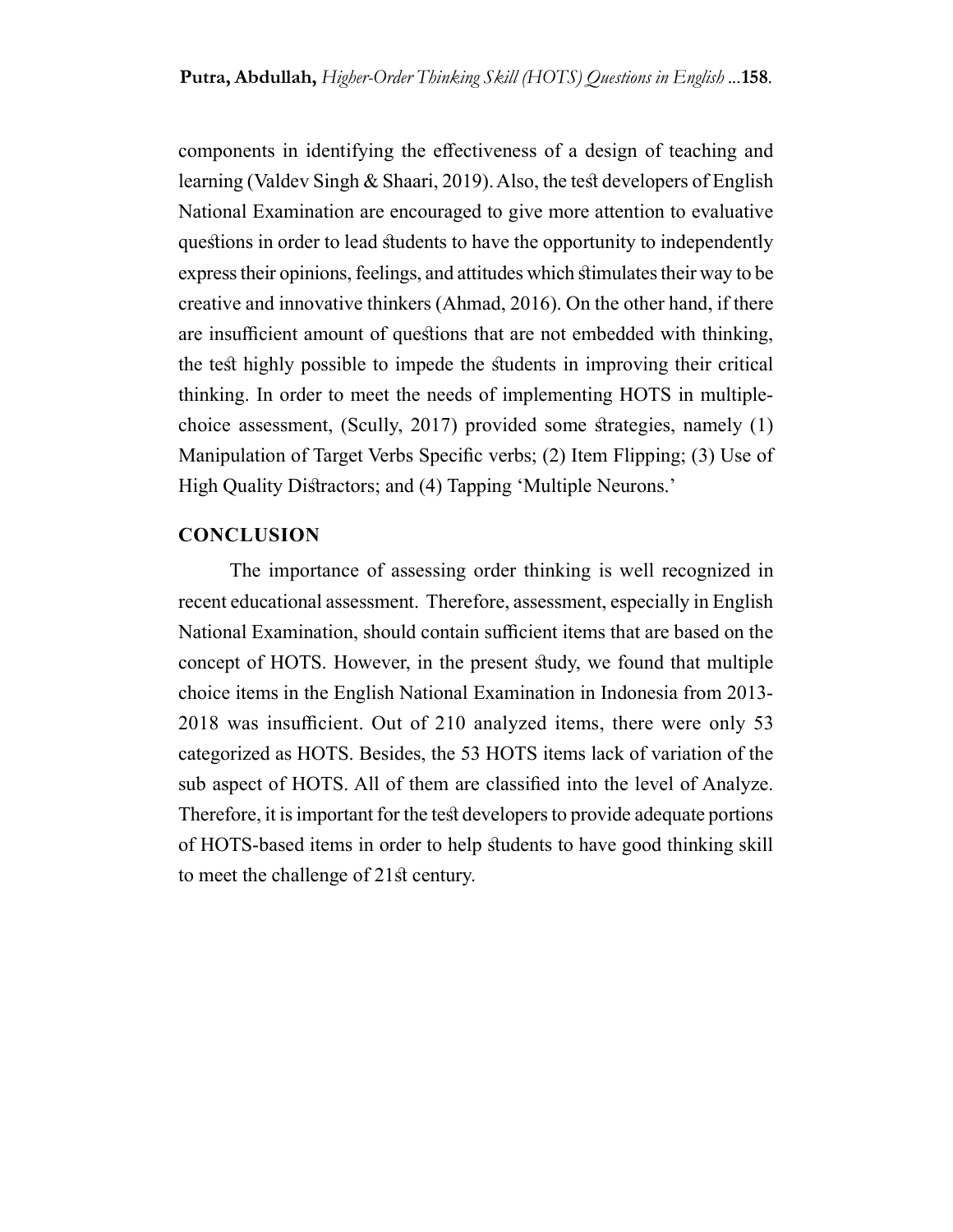#### REFERENCES

- Ahmad, U. L. (2016). Senior High School English National Examination and Thinking Skills. Beyond Words, 4(2), 168–190.
- Ahmed, A., Aziz-un-Nisa, & Zarif, T. (2013). Table of Specificatin Development and Usage: An Overview. Interdisciplinary JOurnal of Contemporary Research in Business, 4(12), 354–361.
- Anderson, L. W., Krathwohl, D. R., Airasian, P. W., Cruikshank, K. A., Mayer, R. E., Pintrich, P. R., … Wittrock, M. C. (2001). A Taxonomy for Learning, Teaching, and Assessing: A Revision of Bloom's Taxonomy of Educational Objectives (Abridged E). New York: Longman.
- Brookhart, S. M. (2010). How to Assess Higher-Order Thinking Skills in Your Classroom. Alexandria, VA: ASCD. https://doi. org/10.1177/002205741808801819
- Fanani, M. Z. (2018). Strategi Pengembangan Soal Higher-Order Thinking Skills (HOTS) dalam kurikulum 2013. Edudeena: Journal of Islamic Religious Education, 2(1), 57–76.
- Ganapathy, M., & Kaur, S. (2014). ESL Students' Perceptions of the use of Higher Order Thinking Skills in English Language Writing. Advances in Language and Literary Studies, 5(5), 80–87. https:// doi.org/10.7575/aiac.alls.v.5n.5p.80
- Kemendikbud. Peraturan Menteri Pedidikan dan Kebudayaan Nomor 22 Tahun 2016 tentang Standar Proces Pendidikan Dasar dan Menengah (2016). Indonesia.
- Kemendikbud. (2017). Modul Penyusunan Soal Higher Order Thinking Skill (HOTS). Jakarta: Direktorat Pembinaan SMA Ditjen Pendidikan Dasar dan Menengah.
- Krathwohl, D. R. (2002). A Revision of Bloom's Taxonomy: An Overview. Theory into Practice, 41(4), 212–219. Retrieved from https://www. depauw.edu/files/resources/krathwohl.pdf
- Lewis, A., & Smith, D. (1993). Defining Higher Order. Theory Into Practice, 32(3), 131–137.
- Luang Peng, H., & Leng, N. (2006). Level of Thought Processes of the RCQ's in the Malaysian University English Test (MUET) Reading